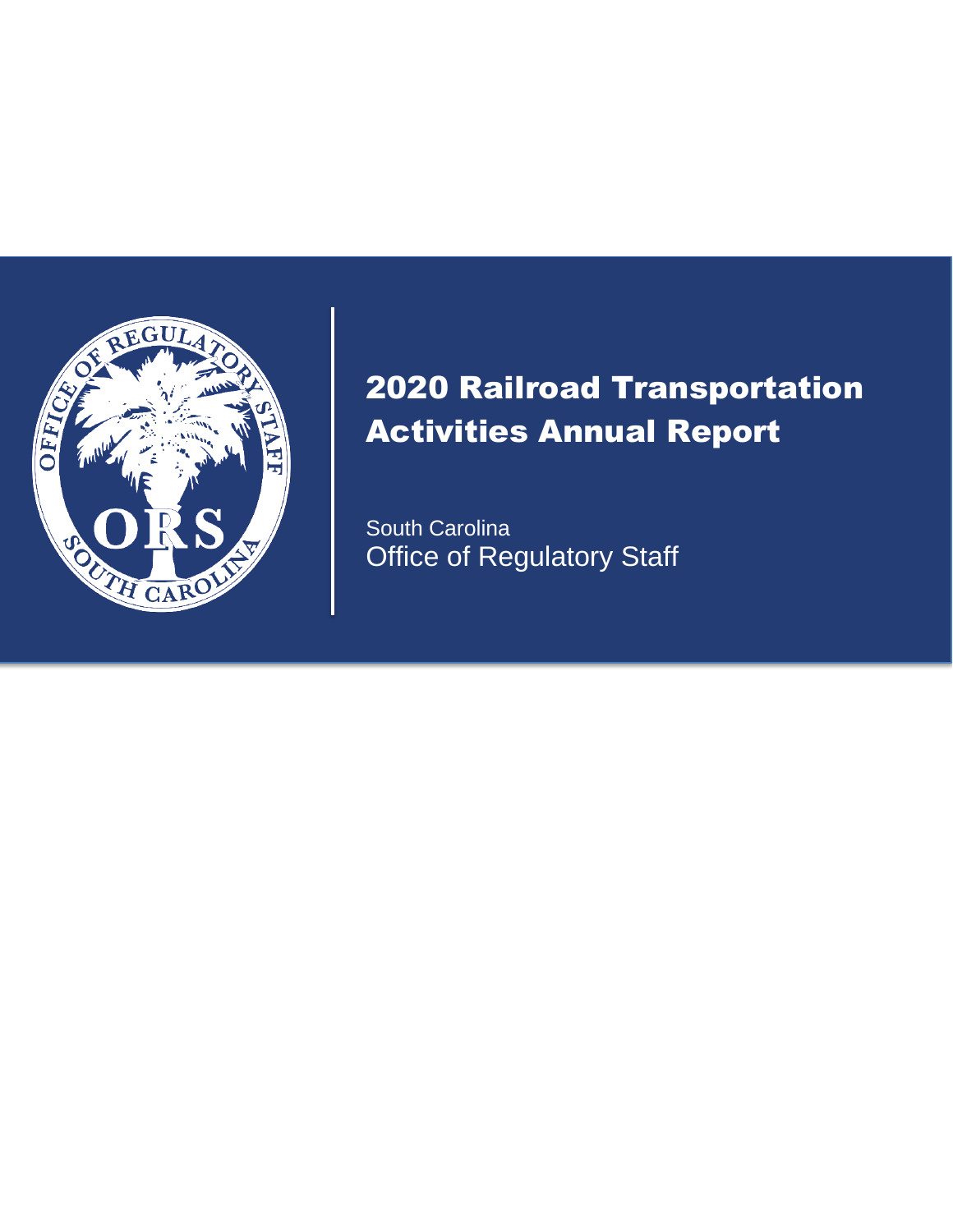

**2020 Railroad Transportation Activities Annual Report** South Carolina Office of Regulatory Staff November 5, 2021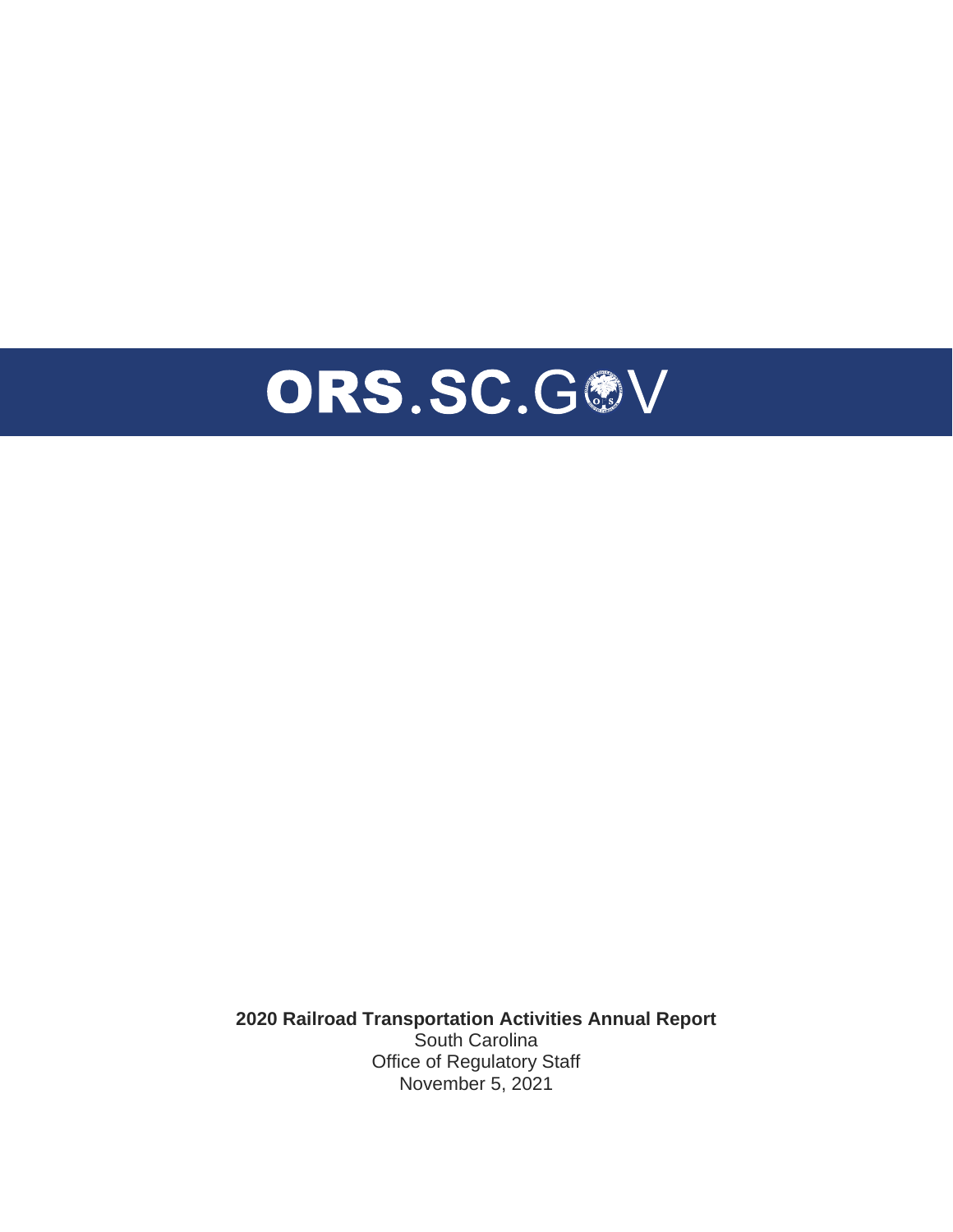

### **Introduction**

The South Carolina Office of Regulatory Staff (ORS) has been directed by the South Carolina General Assembly (S.C. Code Ann. Section 58-17-140 as amended by 2006 S.C. Acts No. 318) to compile information regarding railroad transportation activities in the State on an annual basis. In 2020, the ORS continued to share the responsibility for railroad safety oversight with the Federal Railroad Administration (FRA) in two areas: 1) Track and 2) Operating Practices (OP). The FRA Track Division promotes understanding of and compliance with the federal Track Safety standards and provides technical expertise regarding track safety standards, roadway worker standards, and roadway maintenance machine standards, relevant to 49 Code of Federal Regulations (CFR) 213 and 214 disciplines. The OP Division promotes understanding of and compliance with federal Operating Practices standards and provides technical expertise regarding railroad carrier operating rules, employee qualification guidelines, carrier training and testing programs, railroad occupational safety and health standards, the Hours of Service Act, and accident and personal injury reporting requirements. This document reports the activities of the ORS related to its duties and addresses railroad accidents recorded by the FRA for South Carolina for the period ending December 31, 2020.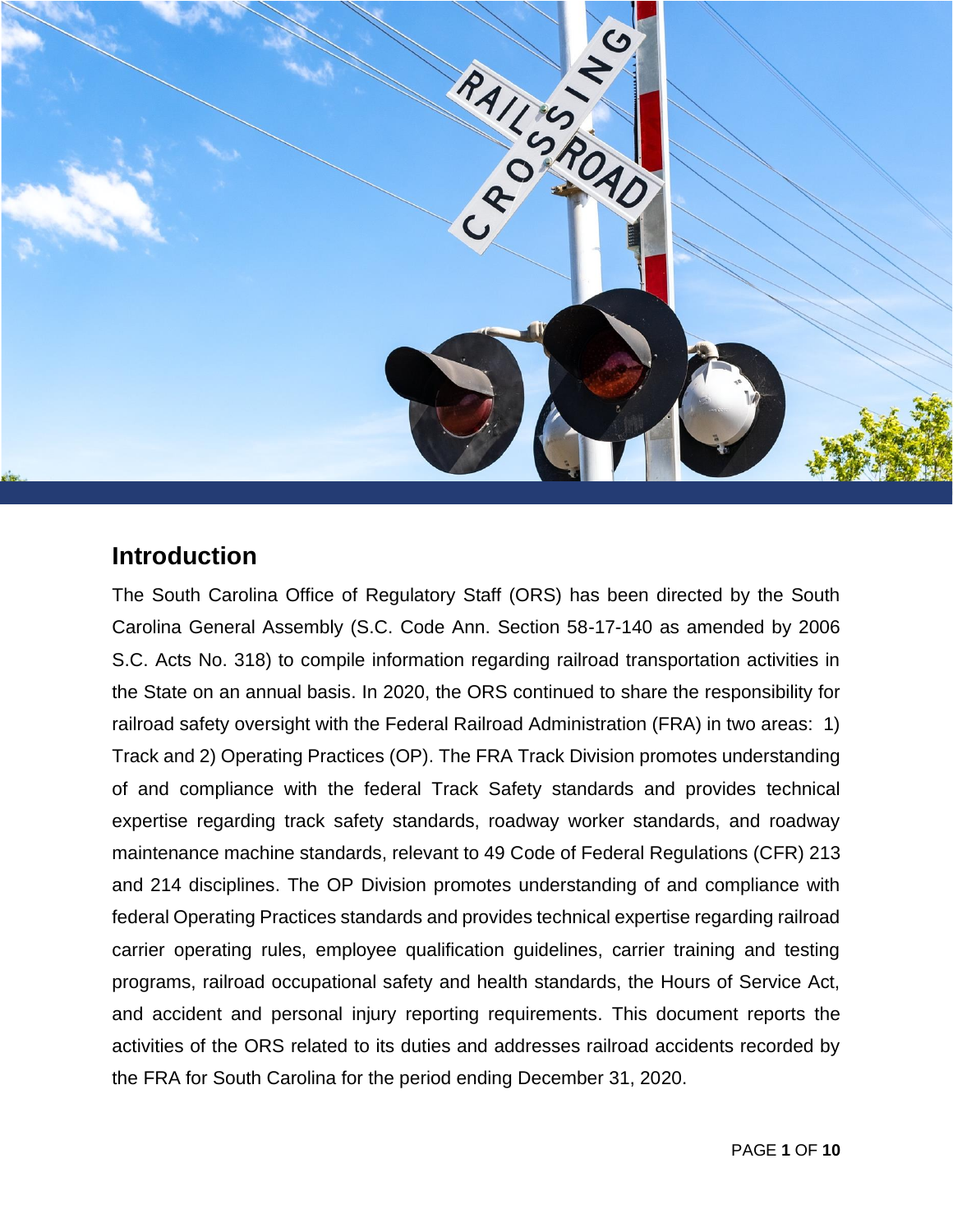### **Partnership with Federal Railroad Administration**

Through the Staggers Rail Act of 1980, Congress created a competitive economic environment for railroad transportation by deregulating the rates and charges of railroads. The Rail Safety Act and its amendments authorized states to work with the FRA to enforce federal railroad safety regulations. As a result, ORS inspectors work in partnership with the FRA to provide routine compliance inspections. The ORS inspects approximately 2,600 miles of track and accompanying railroad operations. In 2020, the ORS conducted 256 routine inspections, compiled 209 inspection reports, detected 22 safety violations, and documented 630 safety defects through these inspections.

The ORS coordinated closely with the FRA in non-inspection matters throughout the year despite COVID-19's impact. As a participating state, ORS inspectors trained virtually in accident investigation and discipline recurrency sponsored by the FRA. Through seminars and webinars sponsored by the FRA, the ORS tracked and monitored regulation promulgation, trends in the rail industry, and areas of regulatory emphasis. The ORS worked with FRA Track and OP inspectors to coordinate inspections and make referrals of highway-rail grade crossing complaints, when appropriate. In October, the ORS state program manager attended virtually the Association of State Rail Safety Managers (ASRSM) annual conference and training that was sponsored by the FRA.

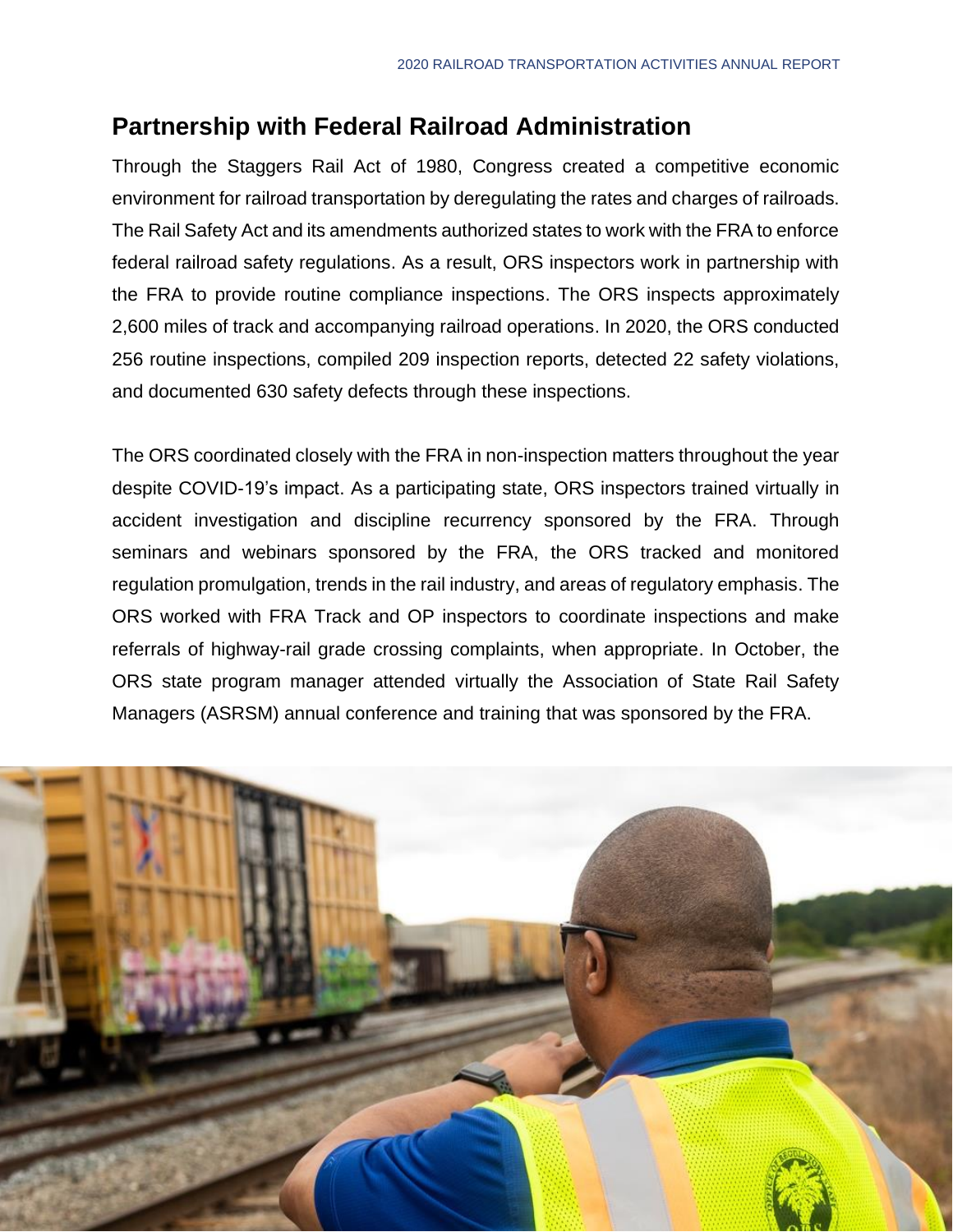### **State Inspector Performance**

In 2020, the ORS ranked highly in performance outputs when compared to other state track inspectors. **Chart 1** illustrates that inspections and reports exceeded the national average among all state track inspectors.



**Chart 1: State Program Performance Outputs – Track**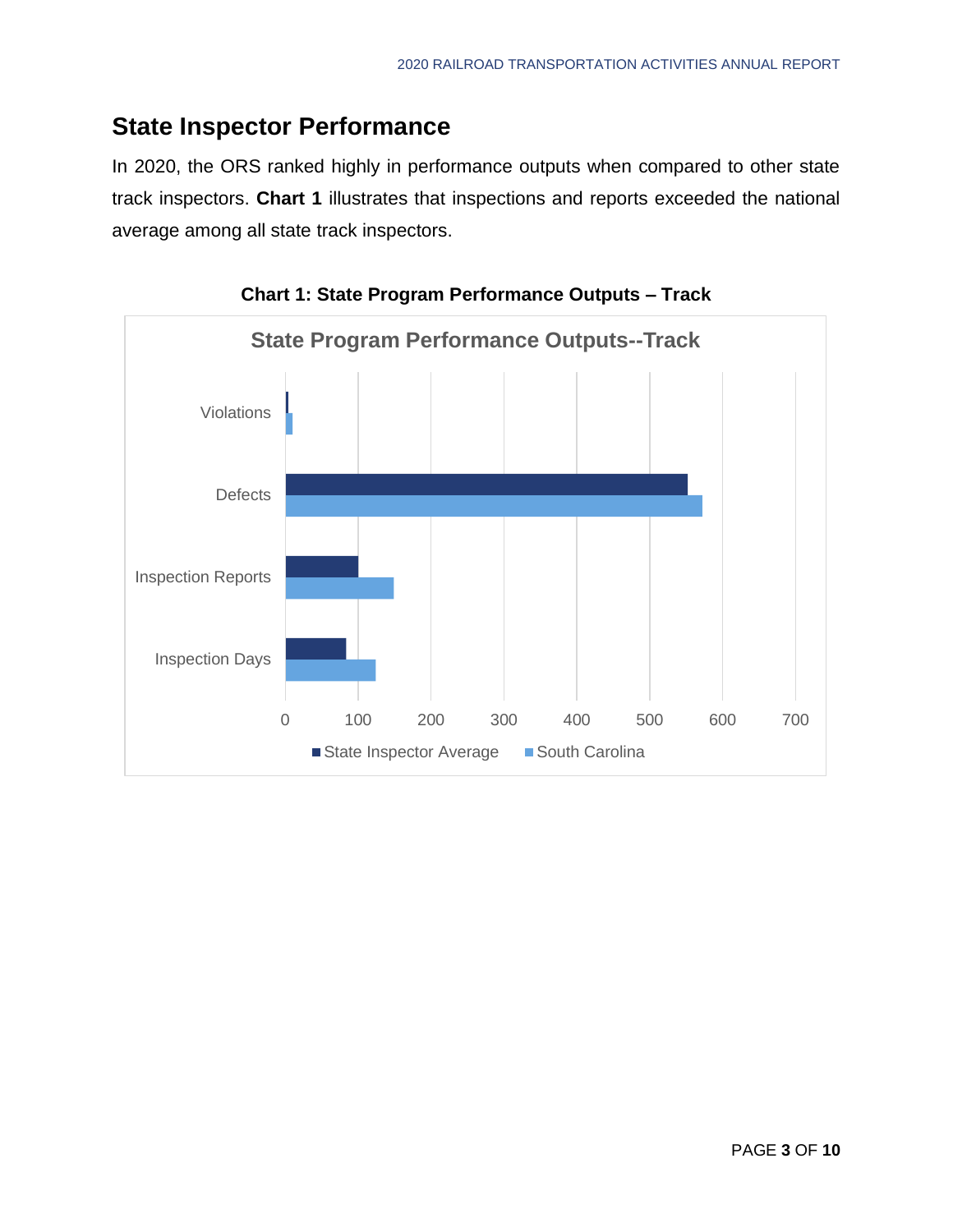**Chart 2** illustrates inspections and reports for the ORS' OP inspector. The ORS OP inspector completed his eighteen (18) month on-the-job training (OJT) program with the FRA in early 2020 and has only a partial year of outputs for the year.



#### **Chart 2: State Program Performance Outputs – OP**

The ORS routinely attended industry training, provided 89 technical assists to operators, 401 technical assists to the public, and gave presentations to industry partners and county/state emergency managers.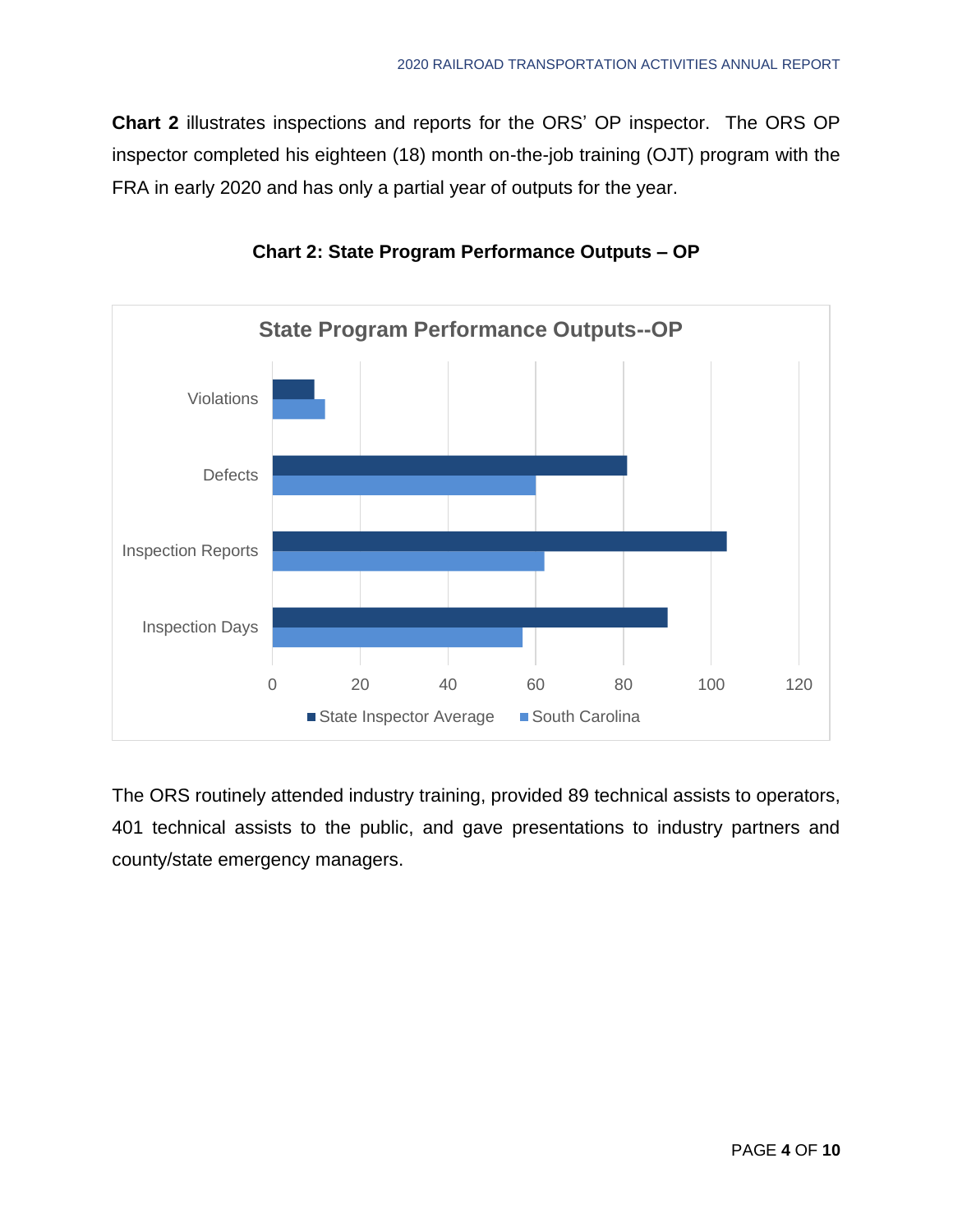## **Railroad Accidents and Incidents in South Carolina**

The partnership between the FRA and the ORS focuses on regulatory oversight activities to promote safety in railroad operations with the goal of reducing rail-related accidents, incidents, and casualties. The FRA conducts formal investigations of select railroad accidents and incidents to determine the cause and identify proper remedial action. If called upon by the FRA, the ORS provided support for accident/incident investigation. According to the FRA Office of Safety Analysis, in 2020, there were 94 reportable accidents/incidents recorded in South Carolina.

The FRA Office of Safety Analysis categorizes reportable accidents/incidents into three categories:

| <b>Train</b><br><b>Accident</b>         | An event involving on-track rail equipment that results in<br>monetary damage to the equipment and track.                                                                                                            |
|-----------------------------------------|----------------------------------------------------------------------------------------------------------------------------------------------------------------------------------------------------------------------|
| <b>Highway-Rail</b><br><b>Incidents</b> | Any impact between a rail and highway user at a crossing<br>site, regardless of severity. This category includes motor<br>vehicles and other highway/roadway/sidewalk users at both<br>public and private crossings. |
| <b>Other</b><br><b>Incidents</b>        | Events other than train accidents or crossing incidents that<br>caused death or nonfatal condition to any person. Most<br>fatalities in this category are due to trespassing.                                        |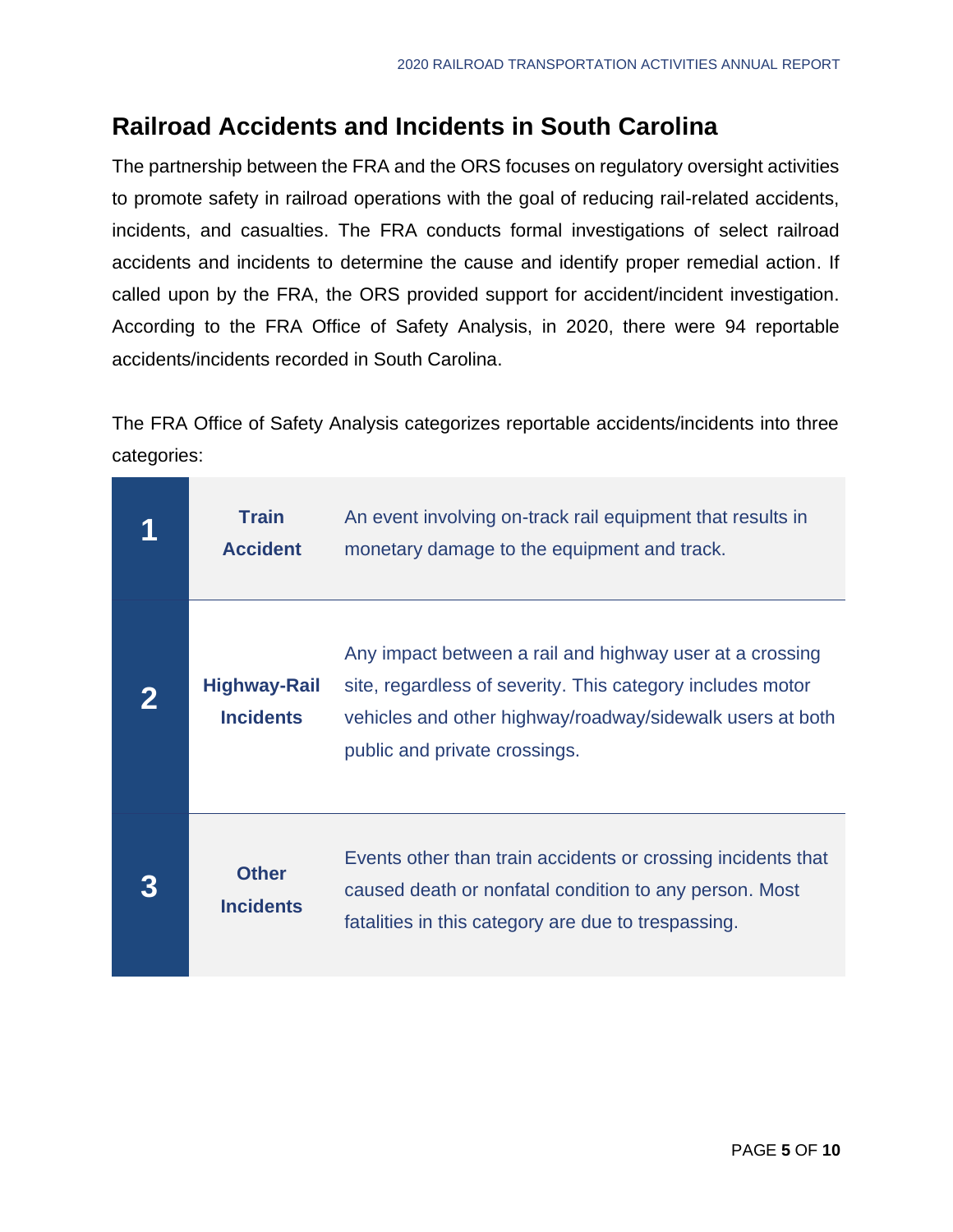**Chart 3** provides a detailed breakdown of the 2016 through 2020 reportable railroad accident and incident statistics, which includes fatalities that occurred in South Carolina.



**Chart 3: Railroad Accident and Incident Statistics**

### **Inter-Agency Cooperation**

The ORS continued training and preparations for potential incidents, accidents, and disasters. The ORS received State Warning Point alerts from the South Carolina Emergency Management Division (SCEMD) related to rail incidents within the State. These alerts assisted the ORS to respond quickly to any accident or incident. The ORS investigated 59 rail-related incidents in 2020.

To promote rail safety awareness throughout the State, the ORS worked with the emergency management community. The ORS gave presentations to Local Emergency Preparedness Committees (LEPCs), South Carolina Emergency Managers Association,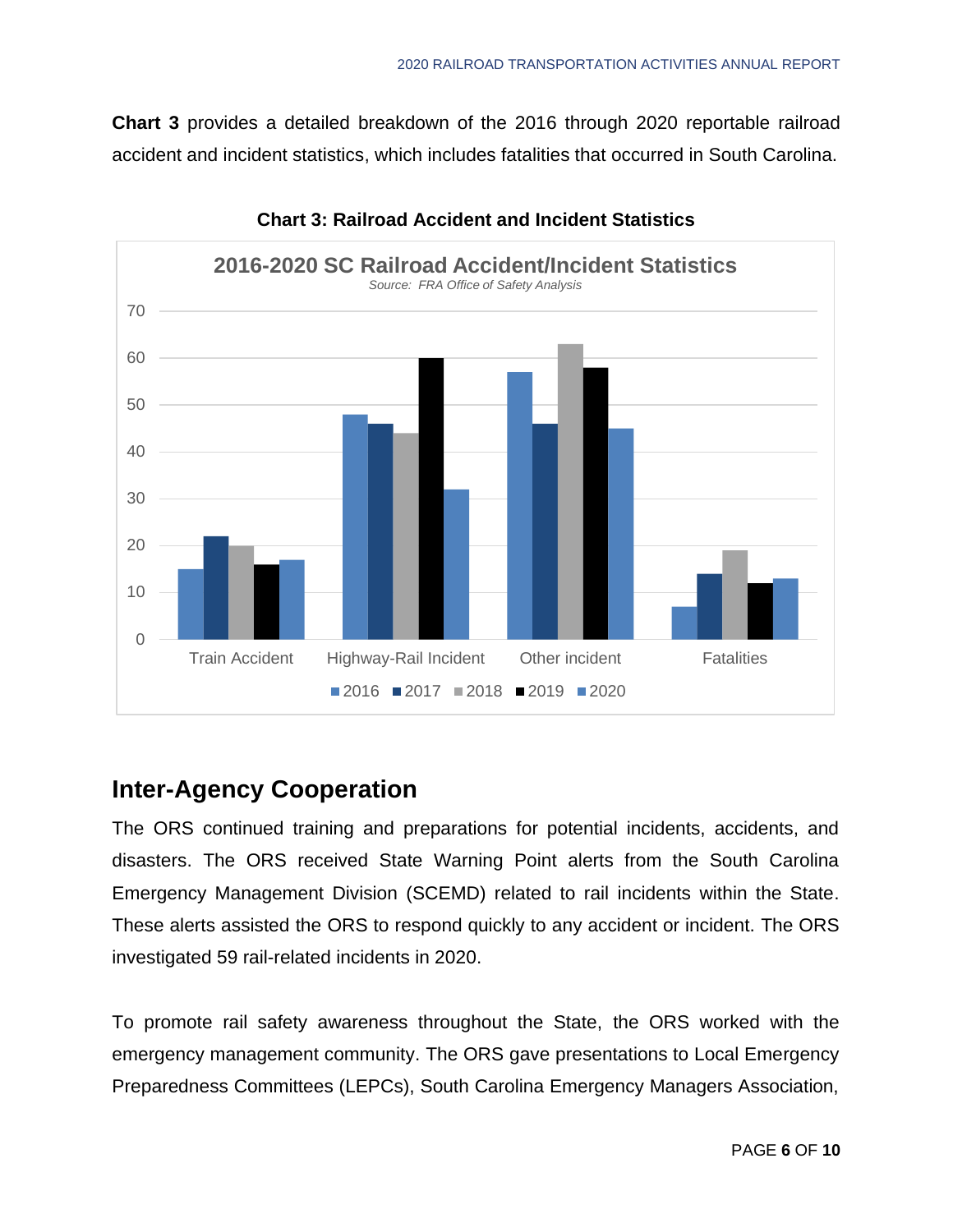and County Emergency Managers regarding rail safety, State Warning Point, and other useful tools including the *AskRail* and *Railroad Crossing Locator* applications that can be used during a train emergency. The ORS participated in the Riverbanks Zoo exercise with CSX and the cities of Columbia, Cayce, and West Columbia, Lexington County and Richland County. The purpose was to simulate the evacuation of Zoo visitors brought on by an incident at the railroad crossing at the Zoo.



In April, severe weather and tornadoes provided another opportunity for the ORS, the emergency management community, and the railroads to work together. During this emergency, CSX, Norfolk Southern, Amtrak, FRA, South Carolina Department of Transportation (SCDOT), and the ORS collaborated in efforts to inform the public about the

impacts of the storms on railroad operations. Due to the storms, track washouts and downed power lines occurred. The ORS assisted the railroad community with coordination of resources to clear road and track debris quickly after the storms, which enabled the railroads to install generators for switches and signals. The ORS monitored and communicated information to the general public and railway customers about the rerouting of rail traffic, the closure of tracks, and recovery efforts of the railroad industry.

In October, the Governor's Office received a letter from the National Transportation Safety Board (NTSB) requesting a response to the NTSB's Safety Recommendation R-14-50. The recommendation urged states to enact legislation that adopts all elements of the FRA's model law known as "Adequate Sight Distance at Passive Highway Grade Crossings Act." The ORS, SCDOT, and the Governor's Office worked cooperatively to provide a response to the NTSB regarding South Carolina's efforts at complying with the recommendation.

The ORS was also notified on multiple occasions that contract crews working for SCDOT and conducting general road maintenance around railroads were "fouling the track," or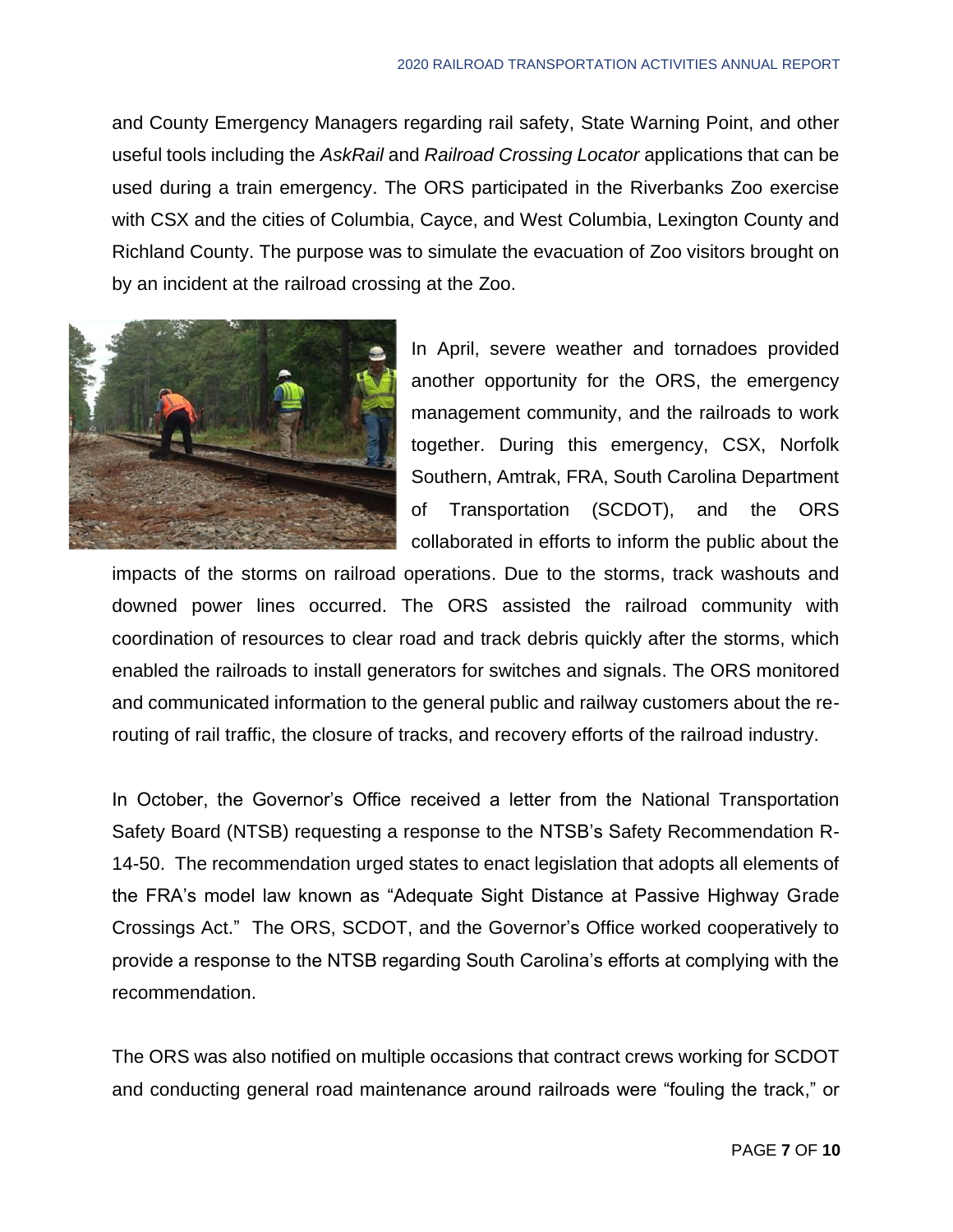encroaching upon the railroad, which created collision concerns and other safety-related issues. The ORS worked with each of the SCDOT regional offices to provide safety seminars on how to remain safe around railroad property.

### **Serving the Public**

The ORS provided outreach to those most impacted by the rail industry. The ORS co-sponsored Operation Lifesaver to promote the three "E's" – Education, Enforcement, and Engineering – to keep people safe near railroad tracks and crossings in the State. The ORS offered free railroad-safety education to school children and community groups across South Carolina, including presentations during National Rail Safety Week.



The ORS investigated and resolved nine (9) complaints regarding tree trimming, fouling the tracks, utility crossing permits, quiet zone violations, blocked crossings, and grade crossings. The ORS resolved complaints from the general public regarding vegetation and drainage along railroad rights-of-way, train noise, and train horns. Many complaints received by the ORS in 2020 were related to highway rail-grade crossing issues and involved the safety, condition, or length of time that a train had blocked the crossing. Several of these complaints were filed by counties and schools. Approximately 76% of all railroad complaints received by the ORS are related to blocked crossings, which are outside of the ORS' regulatory jurisdiction.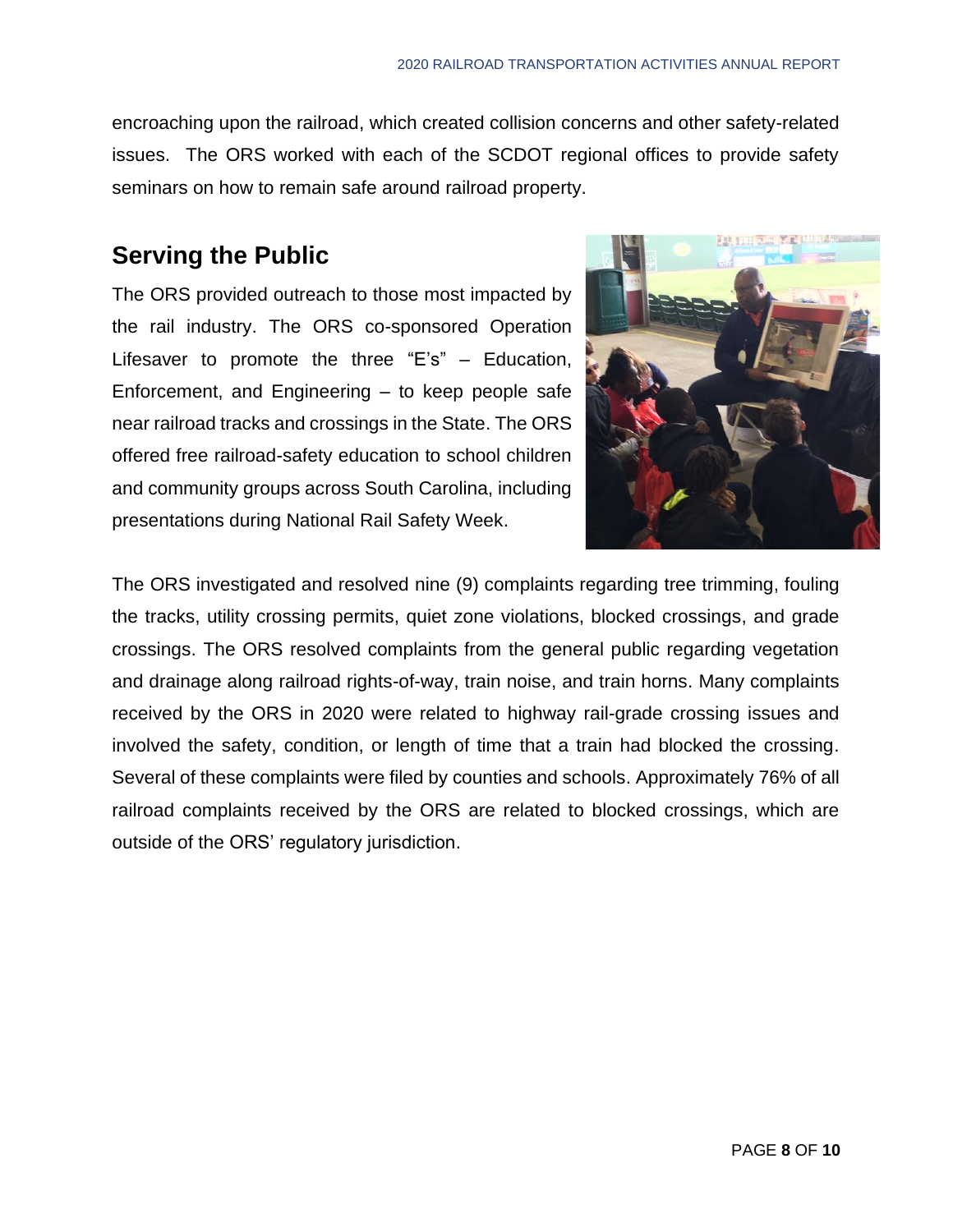

### **Conclusion and Recommendations**

In 2020, the ORS monitored the South Carolina rail transportation system for compliance with federal regulations in the areas of Track and OP. The ORS encouraged railroad operators to exceed the requirements of regulations and to remedy defects and violations in a timely manner. Each inspector completed discipline-specific annual training sponsored by the FRA, and the State Program Manager received regulatory updates and guidance from the FRA to maximize the consistent enforcement of rules and regulations.

It is a challenge to maintain safe railways in South Carolina. Blocked railroad crossings hinder emergency response, slow the flow of commerce and traffic, and can create a dangerous situation for pedestrians. Blocked railroad crossings continue to be the most frequent complaint from the general public and local government. S.C. Code Ann. § 58- 17-4080 (Supp. 2015) states that any railroad that blocks a crossing for more than five minutes is subject to a fine of no more than twenty dollars. To address this safety issue at the federal level, ASRSM continued urging Congress to act on the issue of blocked railroad crossings.

The second challenge to railroad safety is pedestrian trespass on railroad tracks. As the population increases, the railroads face increasing incidents of pedestrian trespass on the tracks and rights-of-way. Trespassing has led to an increase in fatalities and injuries on railroad property in 4 of the last 5 years.